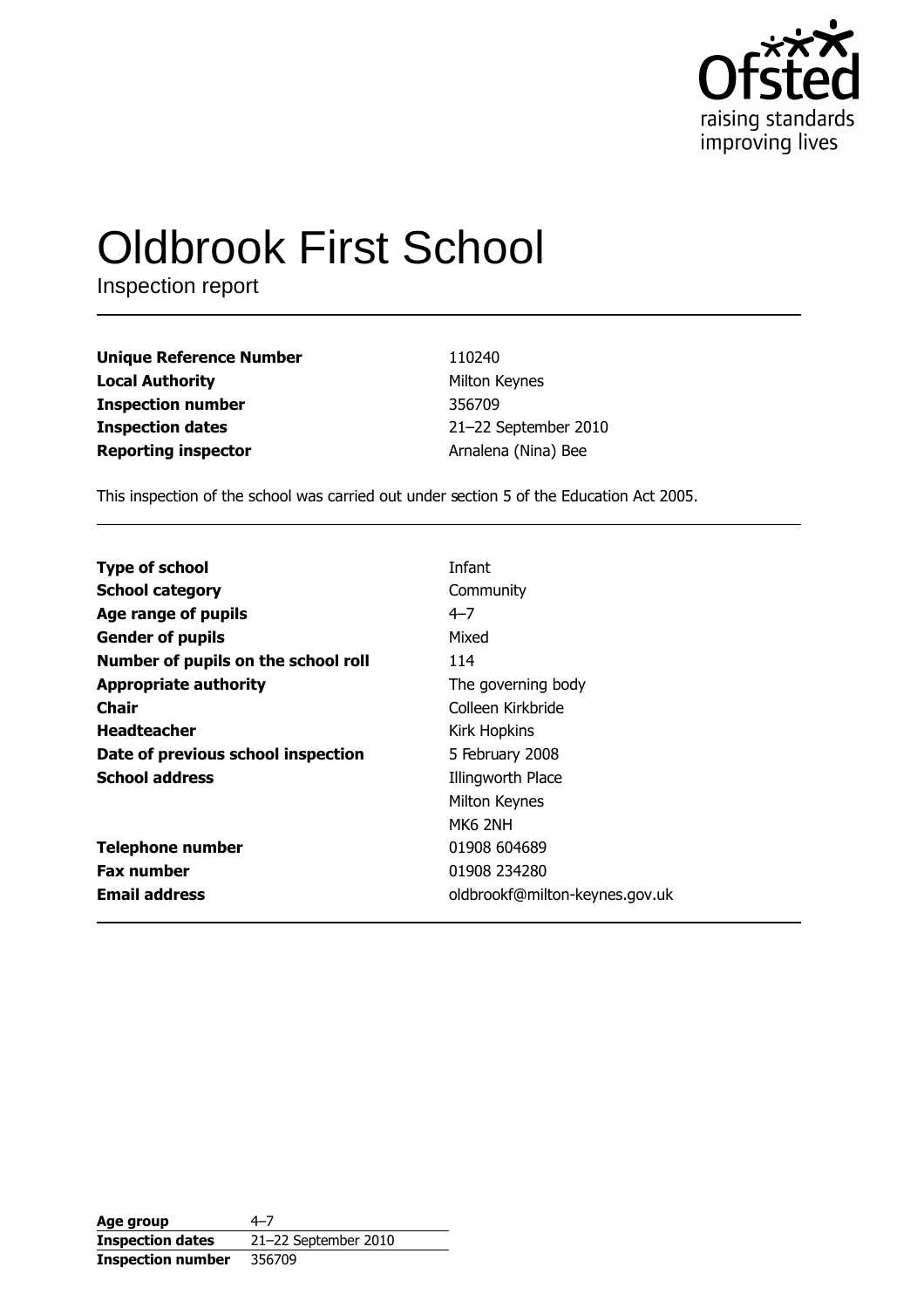The Office for Standards in Education, Children's Services and Skills (Ofsted) regulates and inspects to achieve excellence in the care of children and young people, and in education and skills for learners of all ages. It regulates and inspects childcare and children's social care, and inspects the Children and Family Court Advisory Support Service (Cafcass), schools, colleges, initial teacher training, work-based learning and skills training, adult and community learning, and education and training in prisons and other secure establishments. It assesses council children's services, and inspects services for looked after children, safeguarding and child protection.

Further copies of this report are obtainable from the school. Under the Education Act 2005, the school must provide a copy of this report free of charge to certain categories of people. A charge not exceeding the full cost of reproduction may be made for any other copies supplied.

If you would like a copy of this document in a different format, such as large print or Braille, please telephone 0300 1234 234, or email enquiries@ofsted.gov.uk.

You may copy all or parts of this document for non-commercial educational purposes, as long as you give details of the source and date of publication and do not alter the documentation in any way.

To receive regular email alerts about new publications, including survey reports and school inspection reports, please visit our website and go to 'Subscribe'.

Royal Exchange Buildings St Ann's Square Manchester **M2 7I A** T: 0300 1234 234 Textphone: 0161 618 8524 E: enquiries@ofsted.gov.uk W: www.ofsted.gov.uk © Crown copyright 2010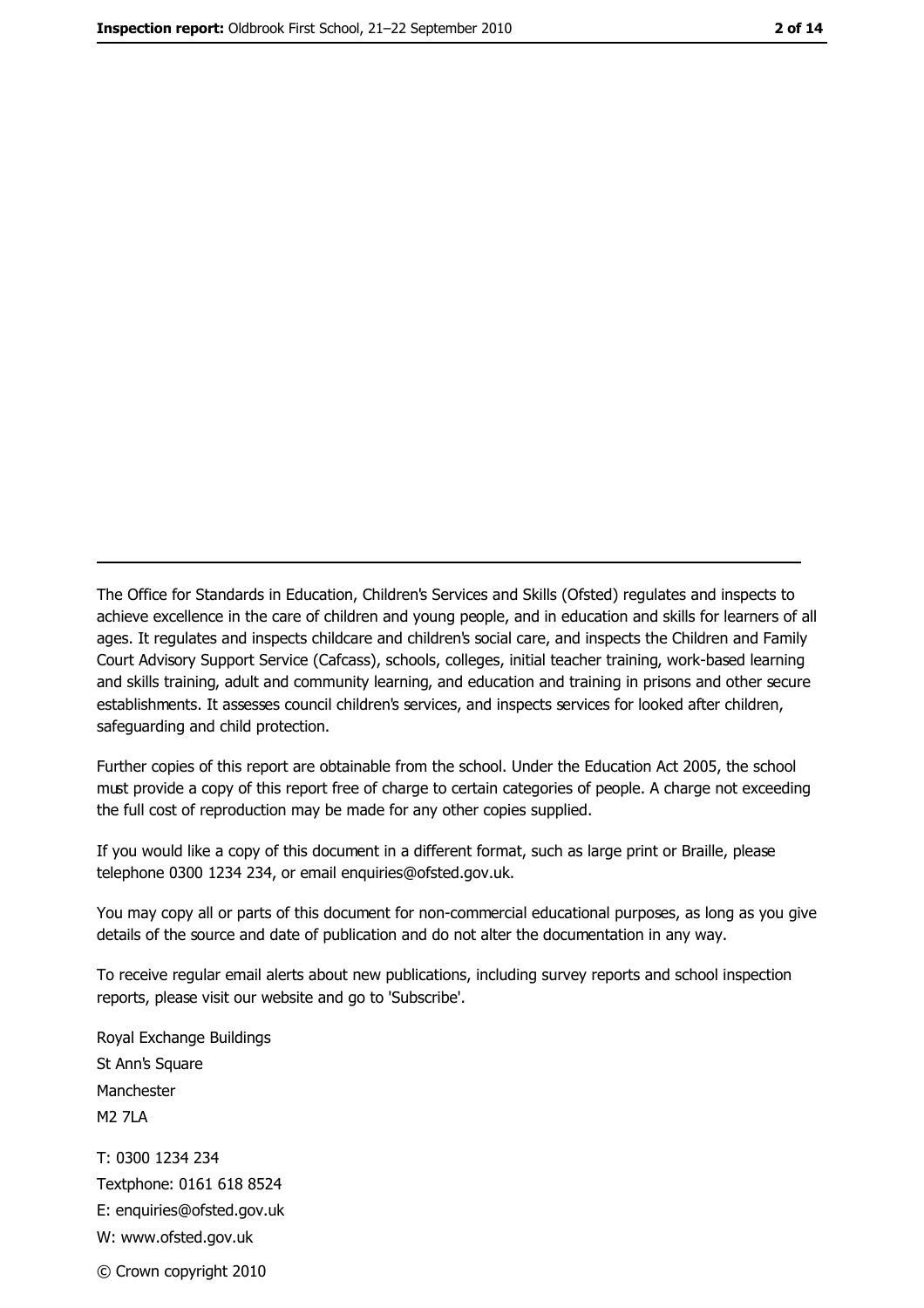# **Introduction**

This inspection was carried out by two additional inspectors. The inspectors visited eight lessons and observed six teachers. Discussions were held with the headteacher, the assistant headteacher, and two representatives from the governing body, staff, children and parents and carers. Inspectors observed the school's work, and looked at school documentation, including evidence from the school's self-evaluation process as well as 54 questionnaires from parents and carers and 23 from staff

The inspection team reviewed many aspects of the school's work. They looked in detail at the following:

- the progress of individuals and different groups of children as they move through  $\blacksquare$ Reception and Years 1 and 2
- the accuracy of the school's very positive judgements on the curriculum and care,  $\blacksquare$ quidance and supporthow effectively the subject leaders are involved in improving children's performance, particularly in English, mathematics and science.

# Information about the school

This is a small infant school. Just under a third of the children come from White British families. The remainder come from a wide range of other ethnic groups, the main ones being from Indian, Asian or Asian British backgrounds. The proportion of children who speak English as an additional language is above average, as is the number who are at the early stages of learning English. The number of children identified as having special educational needs and/or disabilities is below average. The Early Years Foundation Stage consists of two Reception classes. At the time of the inspection, the children in Reception were part-time. At the time of inspection the headteacher has been in post for three weeks.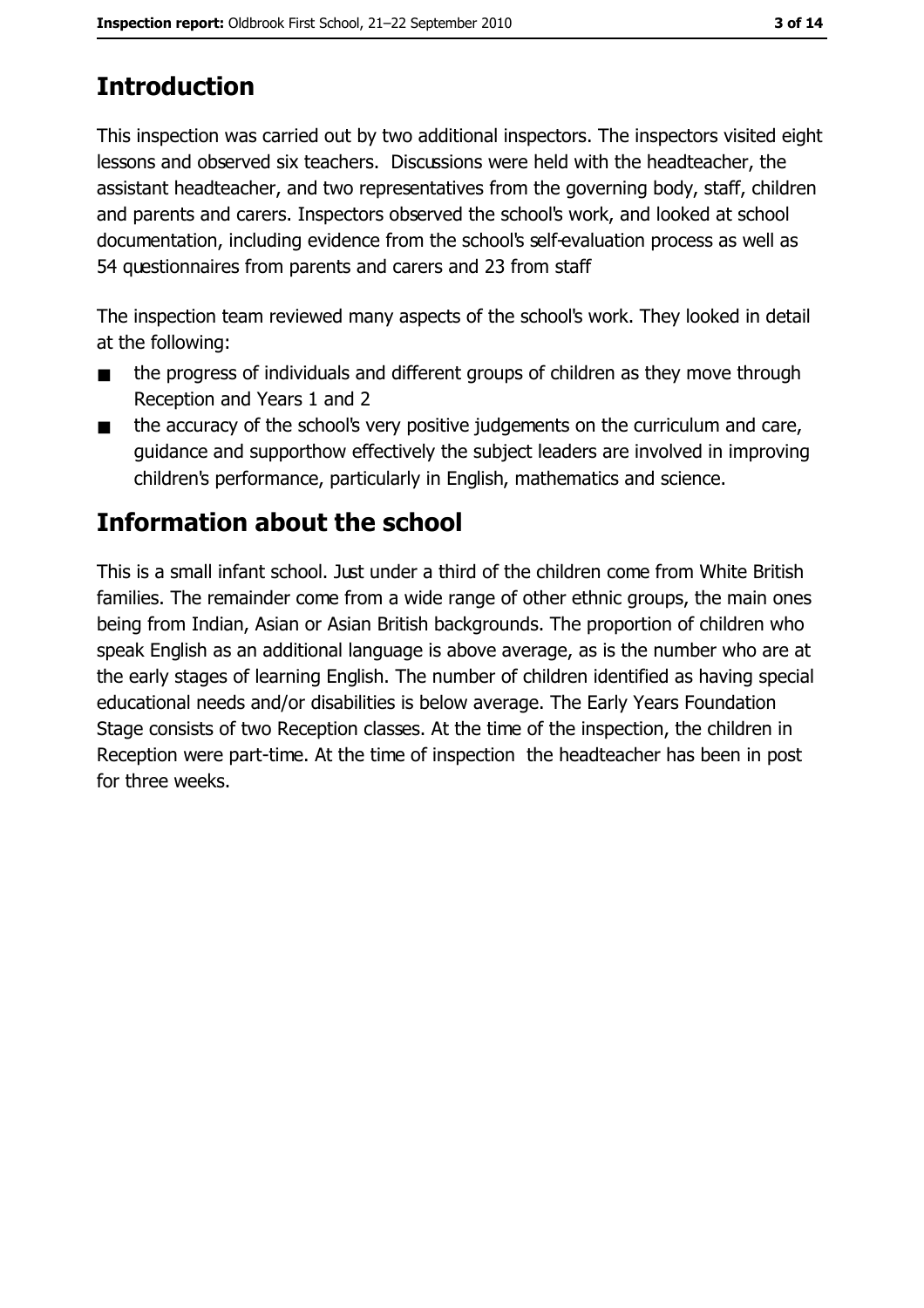# **Inspection judgements**

## Overall effectiveness: how good is the school?

#### The school's capacity for sustained improvement

## **Main findings**

This is a welcoming and caring school that provides a satisfactory education for its children. What it does particularly well is to provide good quality care, guidance and support which enables children to develop good personal and social skills. In addition, the curriculum allows children to have numerous opportunities to take part in many additional activities that are arranged to enrich most subject areas. These include visits out to interesting places, such as art galleries and museums. Effective partnerships with parents and carers and people in the local community enable many interesting visitors to be invited into school. For example, parents and carers come in to share their many different traditions and cultures with the children, and representatives from the fire service come in to enable pupils to become aware of fire safety. The need for pupils to keep themselves safe is very effectively addressed. This results in children having an outstanding awareness of safety issues. Children talk very knowledgeably about why they have fire doors and fire drills and the need to tell an adult if they have a problem. Children say they feel safe in school because 'teachers look after us and there are big gates to stop strangers getting in'. There is a wide range of extra-curricular clubs offered and these are well attended. The way the curriculum promotes the need to develop a healthy lifestyle is excellent. Children talk impressively about the importance of eating sensibly and the reasons why this is necessary. They were keen to say that 'this is a healthy school and we eat healthy lunches.'

Teaching is satisfactory overall. Children in Reception get off to a good start. They achieve well because they receive good quality teaching. Learning is not as rapid in Years 1 and 2 because teaching is not as consistently good. The way basic literacy and numeracy skills are taught does not always ensure that all children learn how to write letters and numbers correctly. When they write in literacy, mathematics and science, children are not encouraged to spell the words, which they use frequently, correctly. Assessment is not always used accurately to match activities to children's individual needs. Teachers' marking does not ensure that children are given clear guidance on what they need to do to improve. Standards are broadly average by the time children leave in Year 2. This represents satisfactory progress from their starting points in Year 1. A few children make good progress and a small number, particularly White British boys, do not do as well as could be expected.

The recently appointed headteacher has got off to a good start and has quickly got to know the children and accurately identified the school's strengths and what needs improving. Self-evaluation is satisfactory. Not all teaching has been sufficiently monitored and current weaknesses in teaching have not been identified and worked on. Subject coordinators are not yet using data effectively to check that all children are

| 3 |  |
|---|--|
| 3 |  |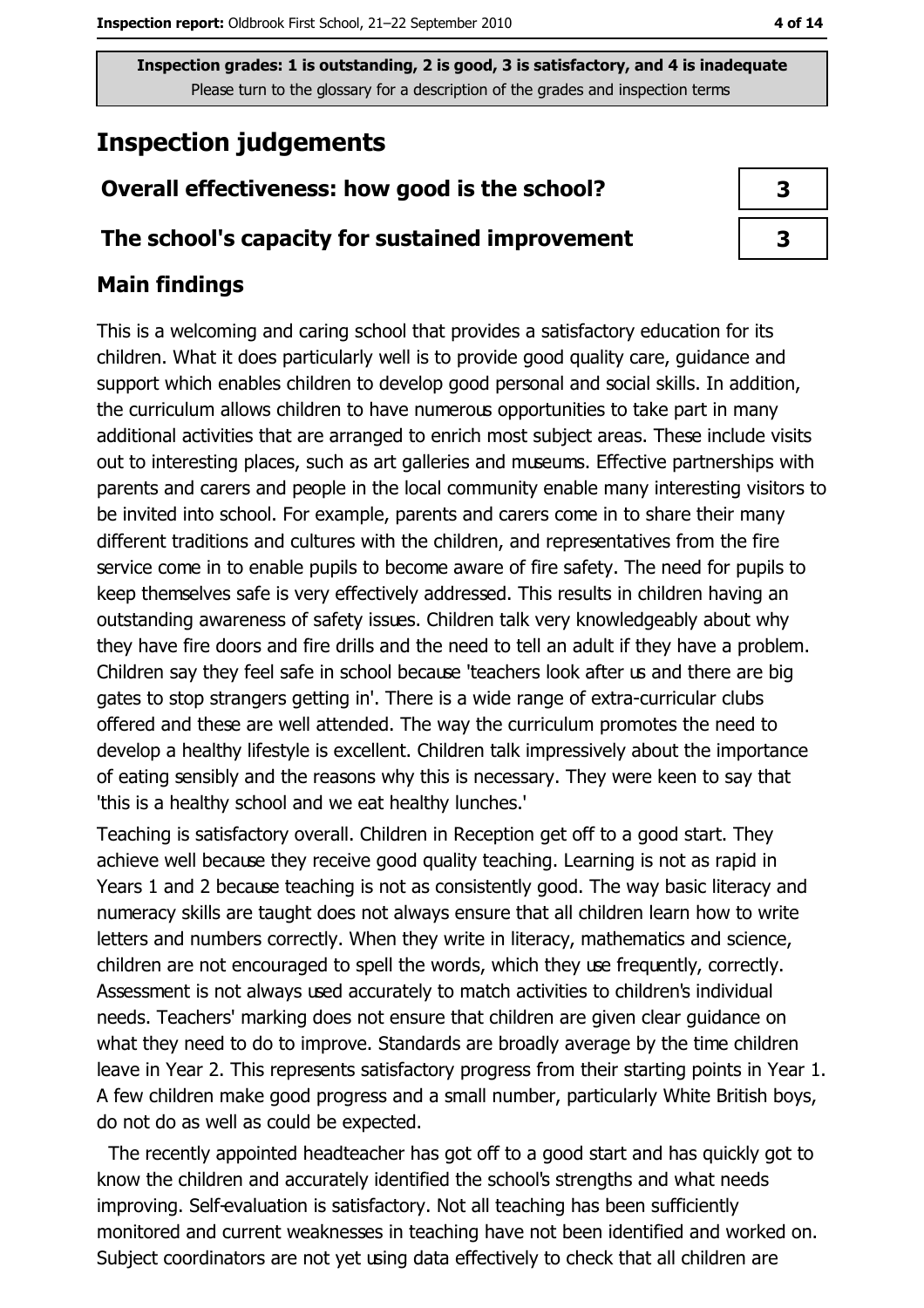making the progress expected of them. The governing body are now better informed than they were during the previous inspection, and so are able to support and challenge the school more effectively. The school engages well with the large majority of parents and carers. During the inspection, a workshop on encouraging parents and carers to become more involved in their children's learning was well attended and there was a buzz of purposeful activity in the hall where it took place. Attendance is satisfactory. However, engagement with the very few parents and carers of children who are persistent non-attendees is not as strong as it could be. The headteacher feels that more could be done in this area. The school has made adequate improvements since it was last inspected and has satisfactory capacity for further improvement.

## What does the school need to do to improve further?

- Raise attainment and progress in Key Stage 1 by ensuring that the quality of  $\blacksquare$ teaching is consistently good by:
	- checking that the teaching of basic literacy, numeracy and science skills enables children to learn how to write letters and numbers correctly, spell frequently used words accurately, and know how to form proper sentences.
	- making sure that children are given good quality written guidance on what they need to do to improve and move to the next step of learning
	- using assessment more carefully so that children always receive activities that are tailored to suit their individual needs.
- Improve the monitoring role of the subject coordinators for English, mathematics  $\blacksquare$ and science by:
	- ensuring that they use data, that is collected on each child, to identify their individual progress, with particular attention to the progress of White British boys, so that progress is tracked more carefully and individuals and groups of children achieve well.
- Improve attendance by working more closely with the very few parents and carers  $\blacksquare$ of children who are persistent non-attendees.

## **Outcomes for individuals and groups of pupils**

Achievement is satisfactory and, by the end of Year 2, attainment is broadly average. Children quickly develop positive attitudes to learning and thoroughly enjoy school. They try hard and persevere well in lessons. However, learning slows down when children are given tasks which involve reading and writing when they have not acquired the basic skills to cope. This was observed, for example, in a literacy lesson in Year 2. Relationships were good and there were good links with science as children recorded information about circuits. However, not all were able to complete the task appropriately because of their limited writing skills. Children with special educational needs and/or disabilities achieve as well as their classmates because they are sensitively supported. Those who are learning to speak English as an additional language make satisfactory

3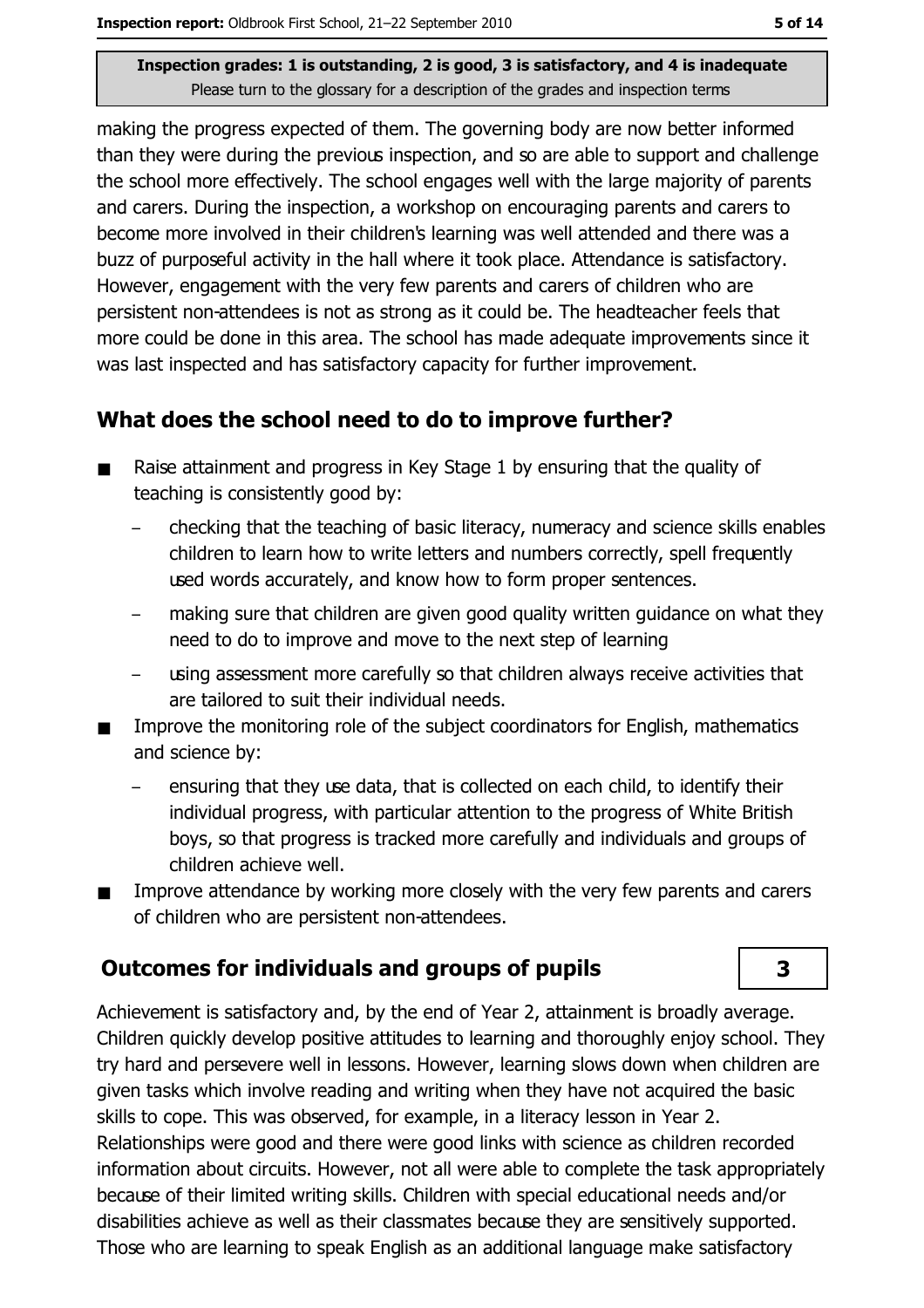progress because their individual needs are identified and progress on how well they are acquiring basic language skills is effectively monitored.

Children contribute well to the community and take the little jobs of responsibility which they are given in school very seriously. They show empathy for people who are not as fortunate as they are. Children in Year 2 spoke sensitively about the flooding in Pakistan and spoke of raising funds for the people who were involved in the earthquake in Haiti. Spiritual, moral, social and cultural development is good. Children from many different backgrounds get on well with each other. They have numerous opportunities to learn how people from different cultures live. Attendance is satisfactory but a very few children do not attend well. By the time they leave, in Year 2, most children are satisfactorily prepared academically, and well prepared personally and socially, for their next school.

| These are the grades for pupils' outcomes |  |  |  |
|-------------------------------------------|--|--|--|
|-------------------------------------------|--|--|--|

| Pupils' achievement and the extent to which they enjoy their learning                                                     | 3                       |
|---------------------------------------------------------------------------------------------------------------------------|-------------------------|
| Taking into account:<br>Pupils' attainment <sup>1</sup>                                                                   | 3                       |
| The quality of pupils' learning and their progress                                                                        | 3                       |
| The quality of learning for pupils with special educational needs and/or<br>disabilities and their progress               | 3                       |
| The extent to which pupils feel safe                                                                                      | 1                       |
| <b>Pupils' behaviour</b>                                                                                                  | $\overline{\mathbf{2}}$ |
| The extent to which pupils adopt healthy lifestyles                                                                       | 1                       |
| The extent to which pupils contribute to the school and wider community                                                   | $\overline{2}$          |
| The extent to which pupils develop workplace and other skills that will<br>contribute to their future economic well-being | 3                       |
| Taking into account:<br>Pupils' attendance <sup>1</sup>                                                                   | 3                       |
| The extent of pupils' spiritual, moral, social and cultural development                                                   | 2                       |

## How effective is the provision?

Learning objectives are shared with the children so they are clear what they are learning about. Activities are usually well resourced and teachers give children satisfactory

The grades for attainment and attendance are: 1 is high; 2 is above average; 3 is broadly average; and 4 is low.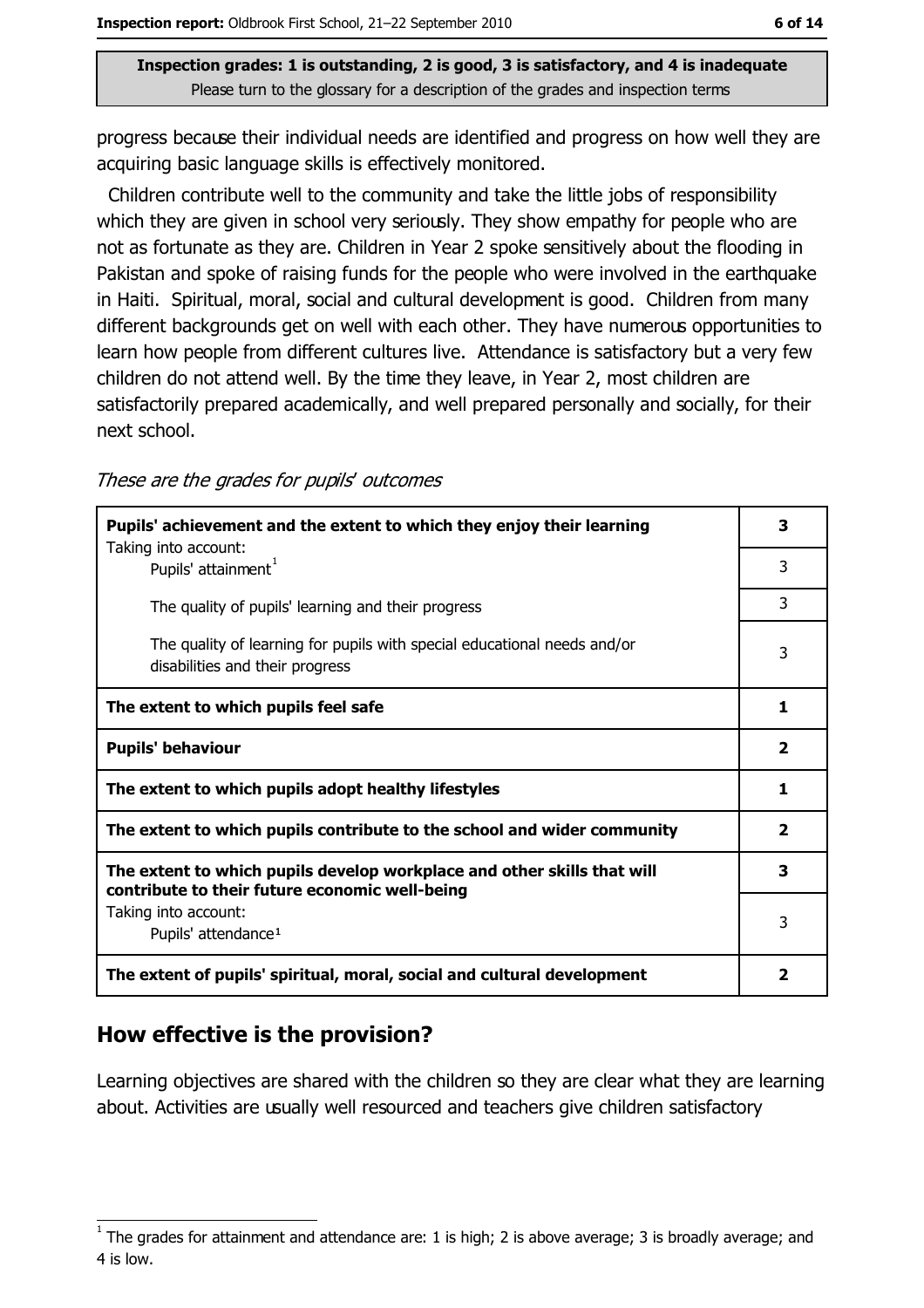opportunities to be involved in their own learning by checking for themselves how well they are doing. Relationships are good throughout. Teaching assistants and teachers were seen giving good quality support when they were teaching letters and sounds to small groups of children. As a result, children learn well in these short daily sessions. Learning occasionally slows down when children find activities too difficult. Teachers' marking does not clearly identify what children need to do to improve and reach their targets. Basic literacy skills, including spelling, are not always effectively promoted in literacy lessons or when children write in other subjects, such as mathematics and science.

The curriculum is well organised and interestingly planned, and enables pupils to make satisfactory progress overall and sometimes good progress. Many interesting activities are planned which especially promote the arts and children's personal and social skills. Children visit different places of worship, such as the Sikh temple, and theatre groups come to school and entertain and work closely with the children. World festivals such as Eid, Diwali and Easter are planned for and enable children to become more aware of the traditions of different cultures. Extra-curricular activities particularly support the physical education programme.

The level of care, quidance and support provided for children is good. Children with specific needs are well supported because of good partnerships with outside agencies. Those with social and emotional difficulties are supported effectively by specialists in school. Induction procedures are very good and parents and carers said that they were very pleased how well their children settled into Year 1. Effective links with junior schools enable smooth transition when children leave at the end of Year 2. The children who attend the breakfast club start their day in a caring and safe environment. They are given choices as to what they would like to eat and socialise well with each other.

| The quality of teaching                                                                                    | 3                       |
|------------------------------------------------------------------------------------------------------------|-------------------------|
| Taking into account:<br>The use of assessment to support learning                                          |                         |
| The extent to which the curriculum meets pupils' needs, including, where<br>relevant, through partnerships | $\overline{\mathbf{2}}$ |
| The effectiveness of care, guidance and support                                                            |                         |

These are the grades for the quality of provision

#### How effective are leadership and management?

The headteacher, in a short time, has gained the respect of the governing body and staff. Questionnaires show that staff morale is high. There is a positive team effort and all staff and the governing body are ambitious to move the school forward. Detailed analysis is completed on the progress of all children. As a result, leaders are aware of where individuals and groups are underachieving. However, they do not use this information well enough to effectively improve matters. The personal development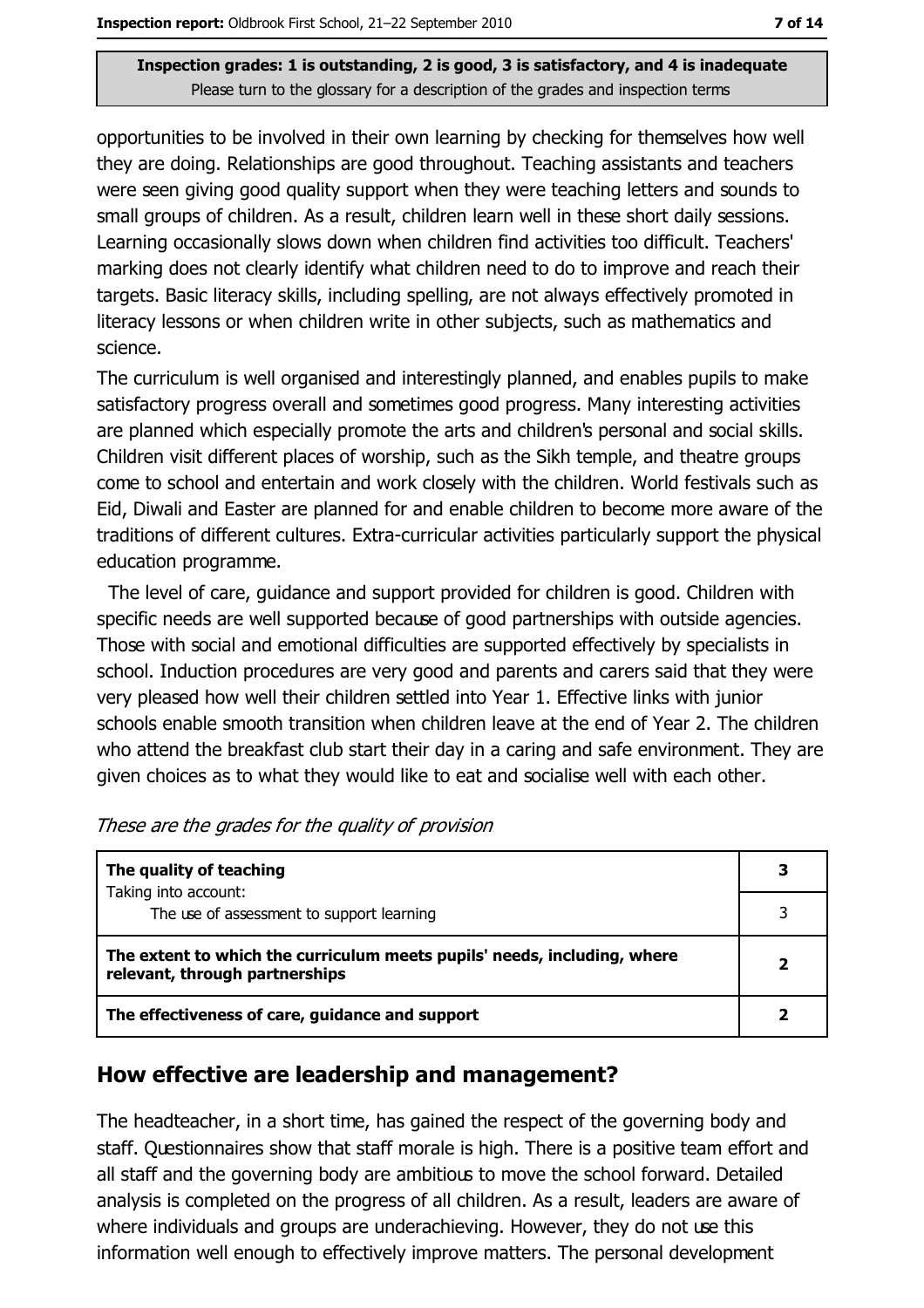needs of individuals are carefully identified and addressed. The school takes satisfactory steps to promote equal opportunities and tackle discrimination. The school works well with parents and carers involving them effectively in their children's education. The school community is cohesive. It recognises that, although links with the local community are developing well, those with the wider world are not so strong. Safeguarding procedures and practices are exemplary. Statutory requirements are fully met. Adults are well trained in safeguarding and are vigilant in the keeping of records and the monitoring of safety.

| The effectiveness of leadership and management in embedding ambition and<br>driving improvement                                                                     | 3                       |
|---------------------------------------------------------------------------------------------------------------------------------------------------------------------|-------------------------|
| Taking into account:<br>The leadership and management of teaching and learning                                                                                      | 3                       |
| The effectiveness of the governing body in challenging and supporting the<br>school so that weaknesses are tackled decisively and statutory responsibilities<br>met | $\overline{\mathbf{2}}$ |
| The effectiveness of the school's engagement with parents and carers                                                                                                | $\overline{\mathbf{2}}$ |
| The effectiveness of partnerships in promoting learning and well-being                                                                                              | 2                       |
| The effectiveness with which the school promotes equality of opportunity and<br>tackles discrimination                                                              | 3                       |
| The effectiveness of safeguarding procedures                                                                                                                        | 1                       |
| The effectiveness with which the school promotes community cohesion                                                                                                 | 3                       |
| The effectiveness with which the school deploys resources to achieve<br>value for money                                                                             | з                       |

#### These are the grades for leadership and management

## **Early Years Foundation Stage**

Induction procedures are very good and as a result children quickly settle into school life and develop positive attitudes to learning. Skilled teaching enables children to learn well as they move through Reception. A few children have very weak listening skills and, when they have to sit and listen for too long, find it difficult to concentrate.

Children who have special educational needs and/or disabilities are effectively supported to enable them to progress as well as their classmates. Those who speak English as an additional language are sensitively supported so that they achieve well. These children are all assessed and progress is measured as they acquire basic language skills. All children, whatever their backgrounds, get along well with each other and behaviour is good. Children flourish in the stimulating and caring environment both in the well-resourced classroom areas and in the exciting and attractive outdoor area. Adults work very well together to provide an interesting range of activities, some of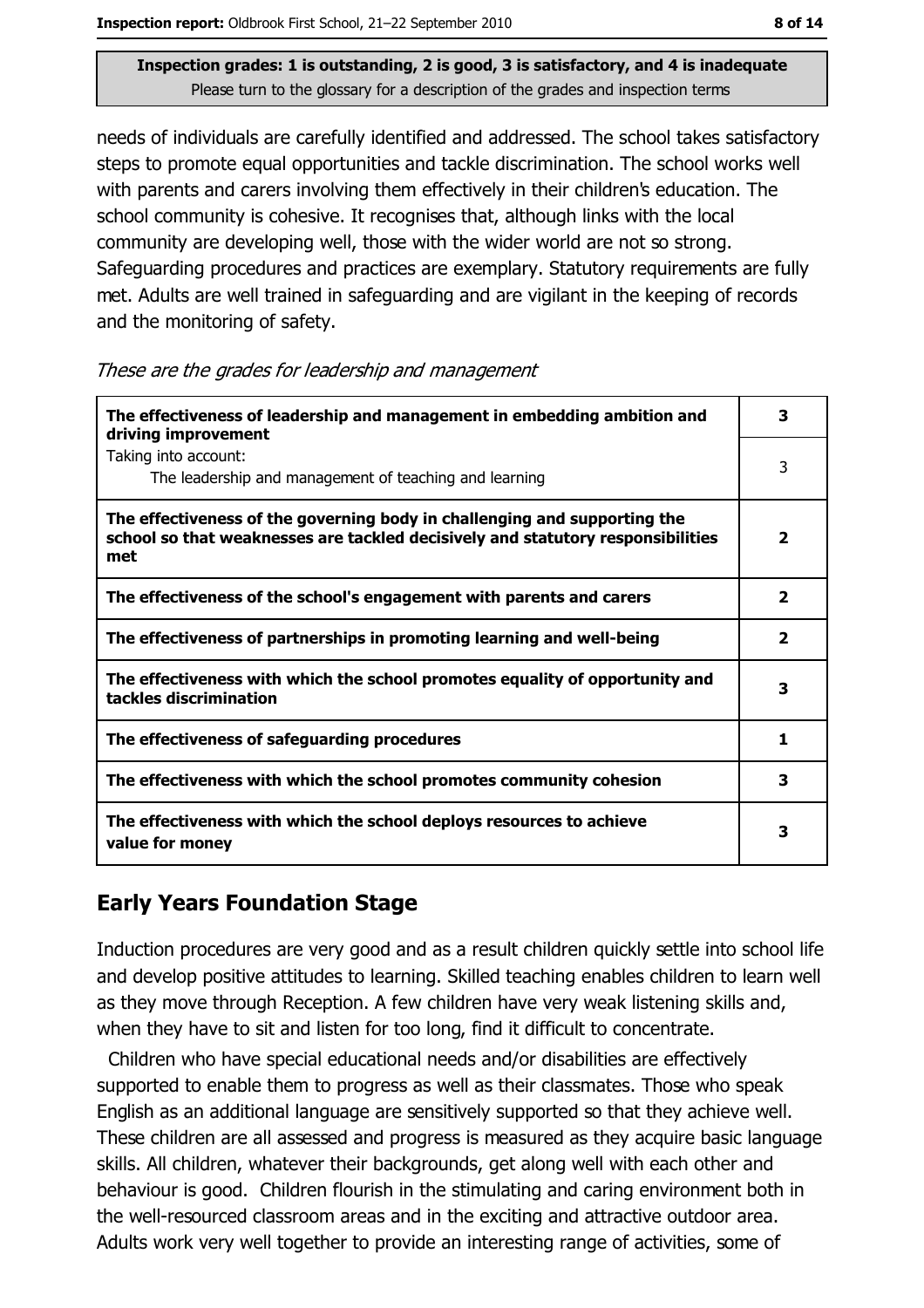which are child-initiated and others that are led by adults. Experienced staff know when to interact with children and when to stand back so that learning moves on. There is much enjoyment as children work and play inside and in the outdoor area which promotes learning in all areas of learning. Leadership and management are effective. Good provision has been maintained since the previous inspection. All adults have a clear idea of how these young children learn. Adults have good procedures to assess and record the progress children make. As a result, individual needs are effectively addressed. All children are well looked after and cared for.

These are the grades for the Early Years Foundation Stage

| <b>Overall effectiveness of the Early Years Foundation Stage</b>                             |  |
|----------------------------------------------------------------------------------------------|--|
| Taking into account:<br>Outcomes for children in the Early Years Foundation Stage            |  |
| The quality of provision in the Early Years Foundation Stage                                 |  |
| The effectiveness of leadership and management of the Early Years<br><b>Foundation Stage</b> |  |

## **Views of parents and carers**

Parents and carers are overwhelmingly supportive of the work of the school and are happy with the experience their children receive at Oldbrook. They think teaching is good. Inspectors find that, although there is some good teaching, especially in the Reception classes, overall the quality of teaching is satisfactory. Almost all parents and carers think that the school helps their children to develop a healthy lifestyle and that the school keeps their children safe, views that inspectors strongly agree with.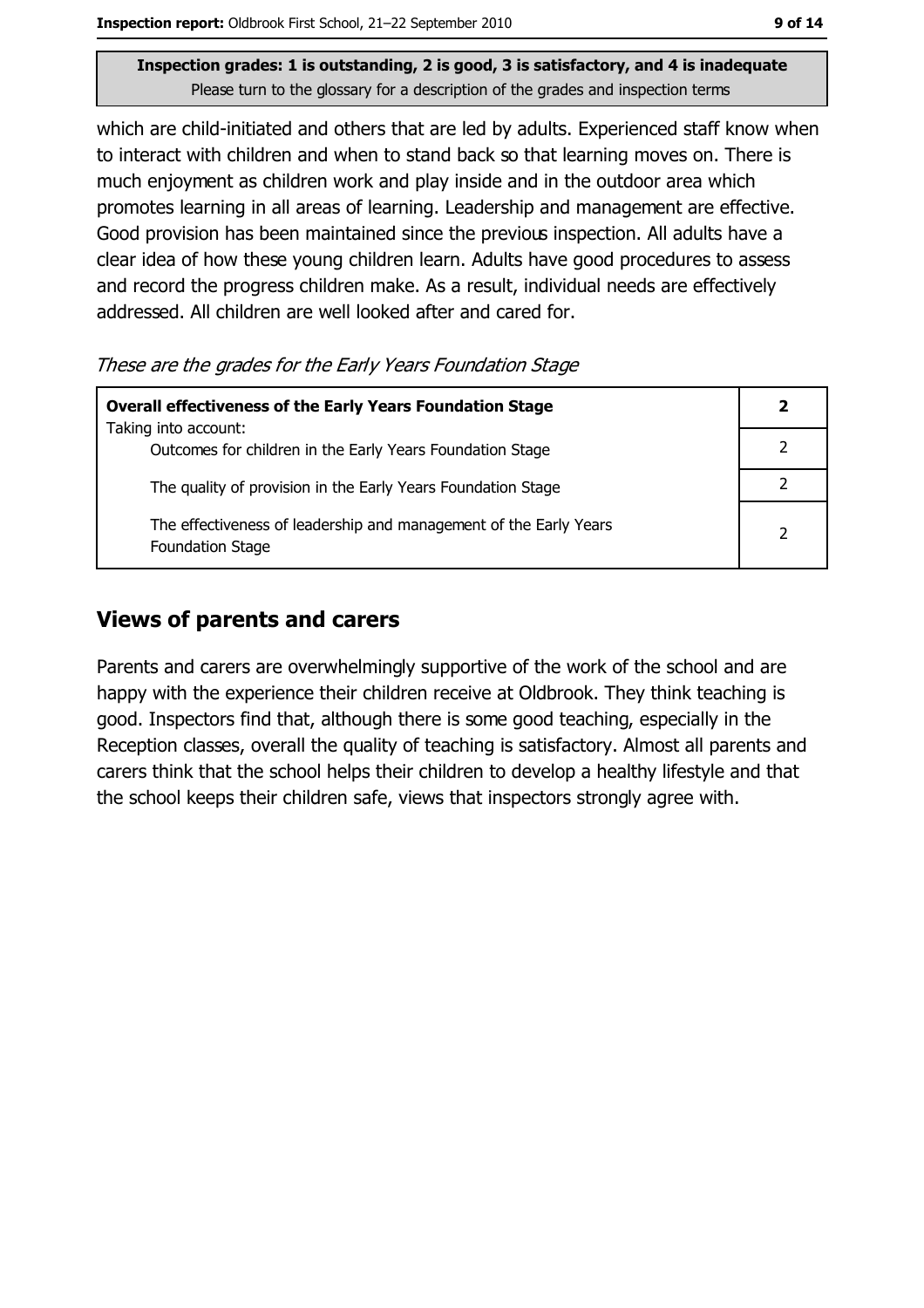## Responses from parents and carers to Ofsted's questionnaire

Ofsted invited all the registered parents and carers of children registered at Oldbrook First School to complete a questionnaire about their views of the school.

In the questionnaire, parents and carers were asked to record how strongly they agreed with 13 statements about the school.

The inspection team received completed 54 questionnaires by the end of the on-site inspection. In total, there are 146 children registered at the school.

| <b>Statements</b>                                                                                                                                                                                                                                       | <b>Strongly</b><br><b>Agree</b> |               | <b>Agree</b> |               | <b>Disagree</b> |                | <b>Strongly</b><br>disagree |                  |
|---------------------------------------------------------------------------------------------------------------------------------------------------------------------------------------------------------------------------------------------------------|---------------------------------|---------------|--------------|---------------|-----------------|----------------|-----------------------------|------------------|
|                                                                                                                                                                                                                                                         | <b>Total</b>                    | $\frac{1}{2}$ | <b>Total</b> | $\frac{0}{0}$ | <b>Total</b>    | $\frac{0}{0}$  | <b>Total</b>                | $\frac{1}{2}$    |
| My child enjoys school                                                                                                                                                                                                                                  | 36                              | 67            | 14           | 26            | 3               | 6              | 1                           | $\overline{2}$   |
| The school keeps my child<br>safe                                                                                                                                                                                                                       | 34                              | 63            | 19           | 35            | $\mathbf 0$     | 0              | 1                           | $\overline{2}$   |
| The school informs me<br>about my child's progress                                                                                                                                                                                                      | 22                              | 41            | 29           | 54            | $\mathbf 0$     | 0              | 0                           | 0                |
| My child is making enough<br>progress at this school                                                                                                                                                                                                    | 14                              | 26            | 34           | 63            | 3               | 6              | 0                           | 0                |
| The teaching is good at this<br>school                                                                                                                                                                                                                  | 20                              | 37            | 31           | 57            | $\mathbf{1}$    | $\overline{2}$ | 0                           | 0                |
| The school helps me to<br>support my child's learning                                                                                                                                                                                                   | 16                              | 30            | 30           | 56            | 5               | 9              | 0                           | $\mathbf 0$      |
| The school helps my child to<br>have a healthy lifestyle                                                                                                                                                                                                | 23                              | 43            | 29           | 54            | $\mathbf 0$     | 0              | 1                           | $\overline{2}$   |
| The school makes sure that<br>my child is well prepared for<br>the future (for example<br>changing year group,<br>changing school, and for<br>children who are finishing<br>school, entering further or<br>higher education, or<br>entering employment) | 19                              | 35            | 28           | 52            | $\overline{2}$  | $\overline{4}$ | 1                           | $\overline{2}$   |
| The school meets my child's<br>particular needs                                                                                                                                                                                                         | 16                              | 30            | 32           | 59            | $\overline{2}$  | 4              | $\Omega$                    | 0                |
| The school deals effectively<br>with unacceptable behaviour                                                                                                                                                                                             | 14                              | 26            | 31           | 57            | $\overline{2}$  | 4              | $\mathbf{1}$                | $\overline{2}$   |
| The school takes account of<br>my suggestions and<br>concerns                                                                                                                                                                                           | 10                              | 19            | 37           | 69            | $\overline{2}$  | 4              | 0                           | $\boldsymbol{0}$ |
| The school is led and<br>managed effectively                                                                                                                                                                                                            | 16                              | 30            | 32           | 59            | $\mathbf 0$     | 0              | $\mathbf 0$                 | 0                |
| Overall, I am happy with my<br>child's experience at this<br>school                                                                                                                                                                                     | 19                              | 35            | 31           | 57            | $\mathbf{1}$    | $\overline{2}$ | $\mathbf{1}$                | $\overline{2}$   |

The table above summarises the responses that parents and carers made to each statement. The percentages indicate the proportion of parents and carers giving that response out of the total number of completed questionnaires. Where one or more parents and carers chose not to answer a particular question, the percentages will not add up to 100%.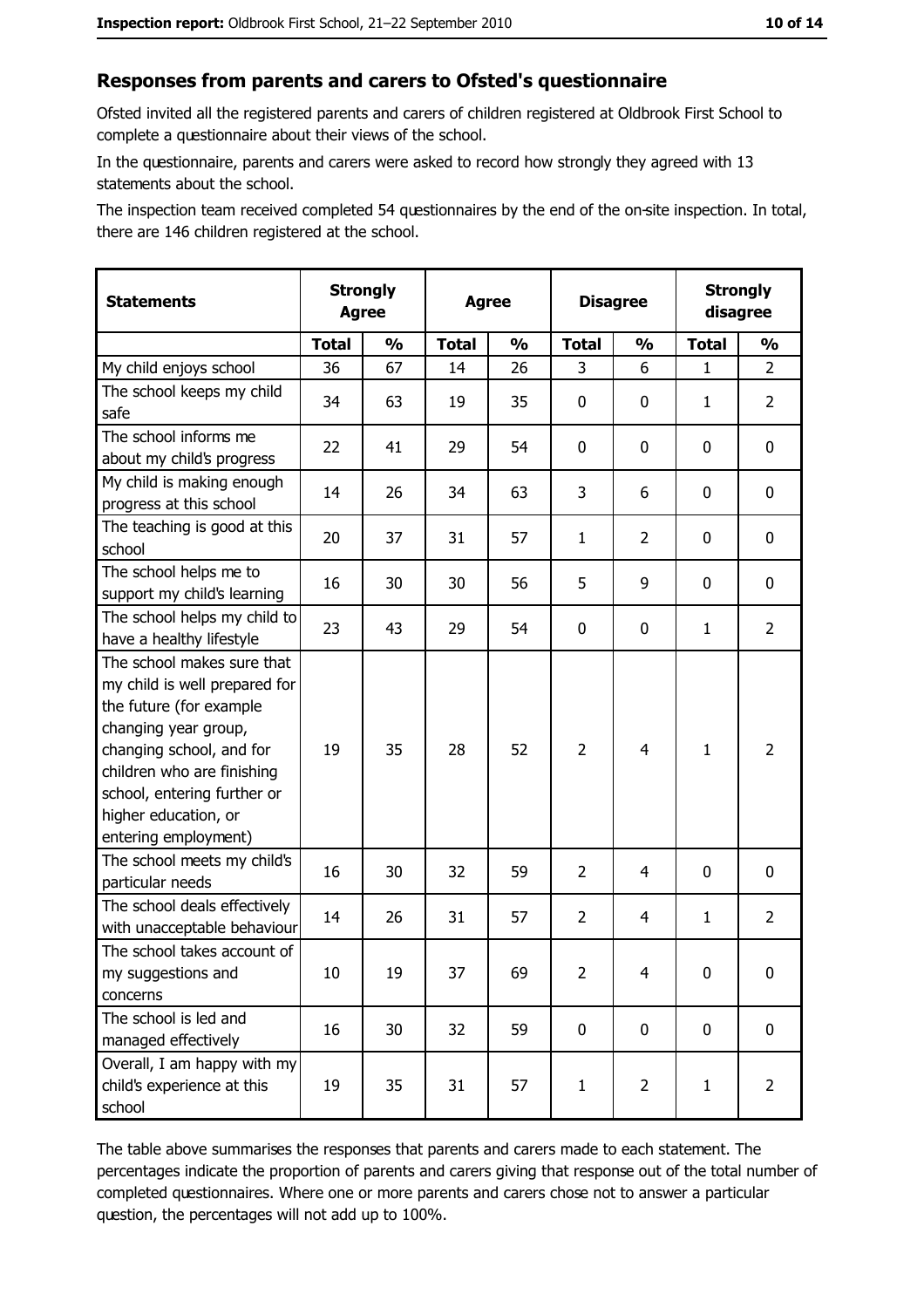# Glossary

| Grade   | <b>Judgement</b> | <b>Description</b>                                                                                                                                                                                                               |
|---------|------------------|----------------------------------------------------------------------------------------------------------------------------------------------------------------------------------------------------------------------------------|
| Grade 1 | Outstanding      | These features are highly effective. An oustanding<br>school provides exceptionally well for its pupils' needs.                                                                                                                  |
| Grade 2 | Good             | These are very positive features of a school. A school<br>that is good is serving its pupils well.                                                                                                                               |
| Grade 3 | Satisfactory     | These features are of reasonable quality. A satisfactory<br>school is providing adequately for its pupils.                                                                                                                       |
| Grade 4 | Inadequate       | These features are not of an acceptable standard. An<br>inadequate school needs to make significant<br>improvement in order to meet the needs of its pupils.<br>Ofsted inspectors will make further visits until it<br>improves. |

## What inspection judgements mean

## **Overall effectiveness of schools**

|                       | Overall effectiveness judgement (percentage of<br>schools) |      |                     |                   |
|-----------------------|------------------------------------------------------------|------|---------------------|-------------------|
| <b>Type of school</b> | <b>Outstanding</b>                                         | Good | <b>Satisfactory</b> | <b>Inadequate</b> |
| Nursery schools       | 58                                                         | 36   | 4                   | 2                 |
| Primary schools       | 8                                                          | 43   | 40                  | 9                 |
| Secondary schools     | 10                                                         | 35   | 42                  | 13                |
| Sixth forms           | 13                                                         | 39   | 45                  | 3                 |
| Special schools       | 33                                                         | 42   | 20                  | 4                 |
| Pupil referral units  | 18                                                         | 40   | 29                  | 12                |
| All schools           | 11                                                         | 42   | 38                  | 9                 |

New school inspection arrangements were introduced on 1 September 2009. This means that inspectors now make some additional judgements that were not made previously.

The data in the table above are for the period 1 September 2009 to 31 March 2010 and are the most recently published data available (see www.ofsted.gov.uk). Please note that the sample of schools inspected during the autumn and spring terms 2009/10 was not representative of all schools nationally, as weaker schools are inspected more frequently than good or outstanding schools.

Percentages are rounded and do not always add exactly to 100. Secondary school figures include those that have sixth forms, and sixth form figures include only the data specifically for sixth form inspection judgements.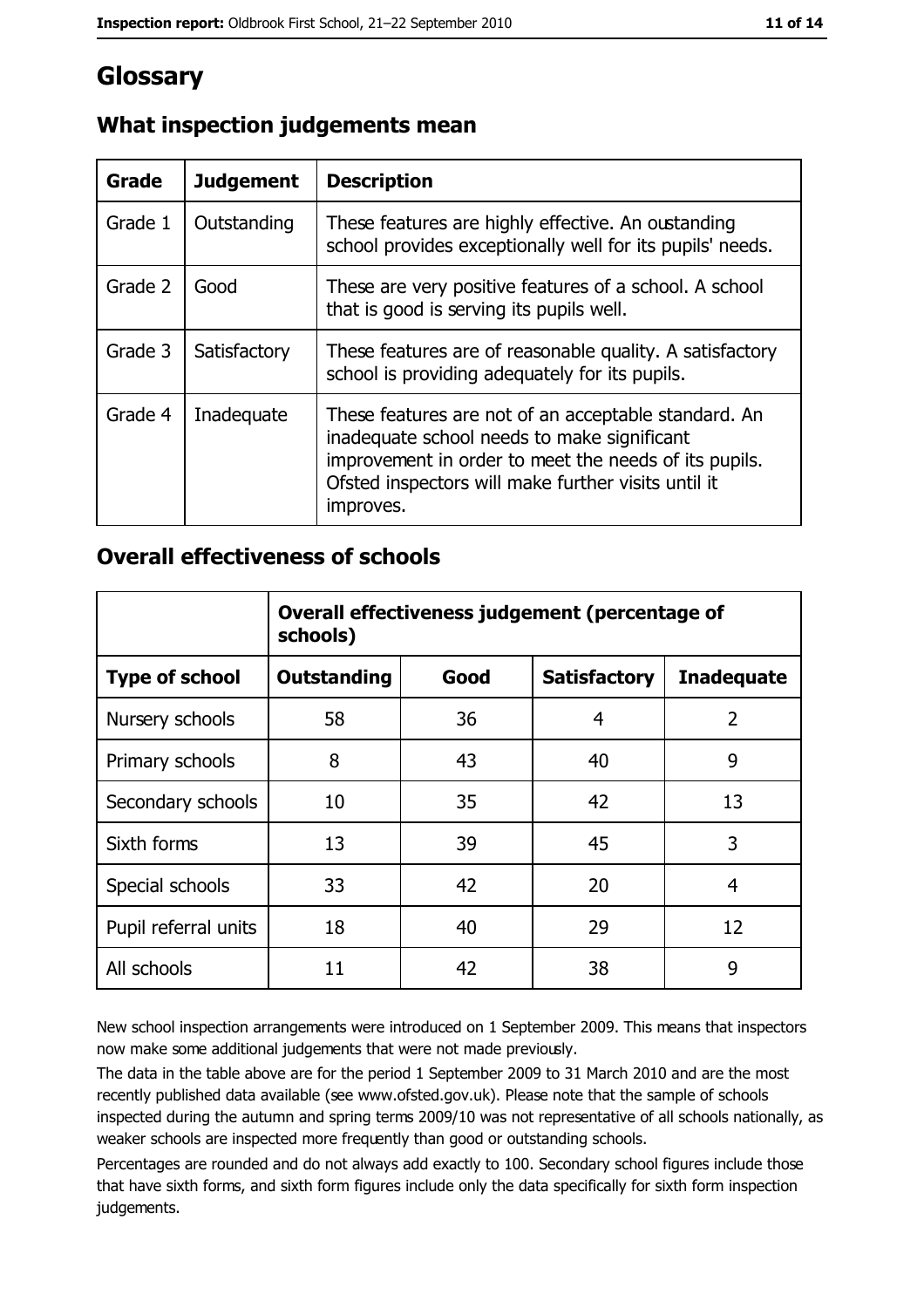# **Common terminology used by inspectors**

| Achievement:                  | the progress and success of a pupil in<br>their learning, development or training.                                                                                                                                                                                                                           |
|-------------------------------|--------------------------------------------------------------------------------------------------------------------------------------------------------------------------------------------------------------------------------------------------------------------------------------------------------------|
| Attainment:                   | the standard of the pupils' work shown by<br>test and examination results and in<br>lessons.                                                                                                                                                                                                                 |
| Capacity to improve:          | the proven ability of the school to<br>continue improving. Inspectors base this<br>judgement on what the school has<br>accomplished so far and on the quality of<br>its systems to maintain improvement.                                                                                                     |
| Leadership and management:    | the contribution of all the staff with<br>responsibilities, not just the headteacher,<br>to identifying priorities, directing and<br>motivating staff and running the school.                                                                                                                                |
| Learning:                     | how well pupils acquire knowledge,<br>develop their understanding, learn and<br>practise skills and are developing their<br>competence as learners.                                                                                                                                                          |
| <b>Overall effectiveness:</b> | inspectors form a judgement on a school's<br>overall effectiveness based on the findings<br>from their inspection of the school. The<br>following judgements, in particular,<br>influence what the overall effectiveness<br>judgement will be.                                                               |
|                               | The school's capacity for sustained<br>improvement.<br>Outcomes for individuals and groups<br>of pupils.<br>The quality of teaching.<br>The extent to which the curriculum<br>meets pupil's needs, including where<br>relevant, through partnerships.<br>The effectiveness of care, guidance<br>and support. |
| Progress:                     | the rate at which pupils are learning in<br>lessons and over longer periods of time. It<br>is often measured by comparing the<br>pupils' attainment at the end of a key<br>stage with their attainment when they<br>started.                                                                                 |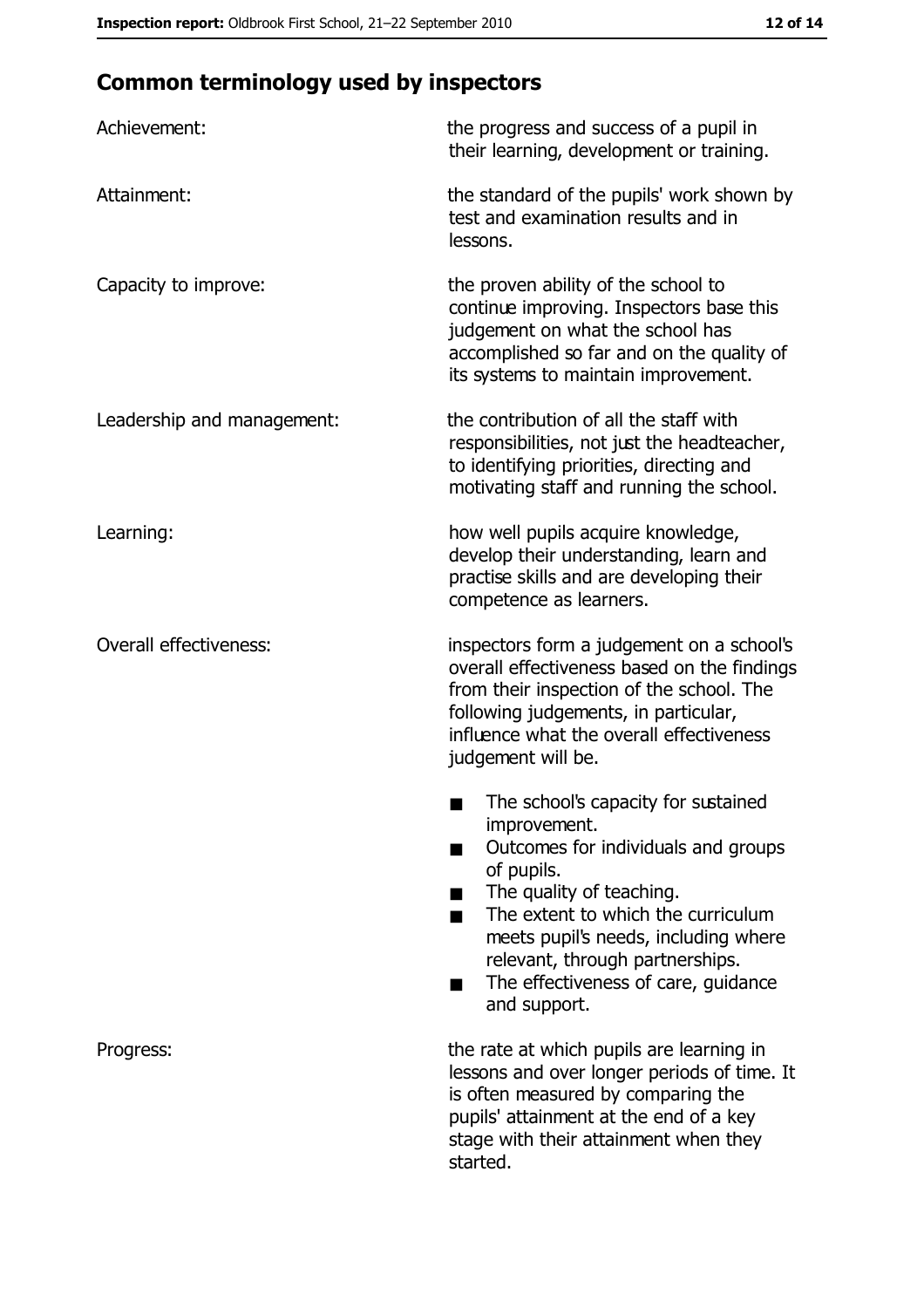This letter is provided for the school, parents and carers to share with their children. It describes Ofsted's main findings from the inspection of their school.



## 22 September 2010

Dear Children

## Inspection of Oldbrook First School, Milton Keynes, MK6 2NH

Thank you for making the inspectors so welcome when we recently came to visit you. It was especially nice to see children in Reception, who had only just started school, getting on well with each other and playing happily. Your school provides a satisfactory education. That means that some things are good and some things need to be improved further to make them better.

These are the good things we found out about your school.

- The children in Reception get off to a good start and learn well.  $\blacksquare$
- $\blacksquare$ You know how to keep safe and are all looked after and cared for really well.
- A very good range of interesting visitors and well-planned visits out make learning  $\blacksquare$ even more fun.
- You are all keen to help out in school.  $\blacksquare$
- You know how important it is to eat the right things to stay healthy.  $\blacksquare$
- Your parents and carers are encouraged to help you in your learning  $\blacksquare$
- Adults work hard to make sure that you are very safe in whatever you do.  $\blacksquare$

We have asked the school to do a few things to improve the education you receive.

- Make sure that you are all taught to write letters and numbers correctly, to spell  $\blacksquare$ words you often use accurately and to write in proper sentences.
- Make sure that when teachers mark your work they show you what you need to do  $\blacksquare$ to improve.
- Check that staff make sure that activities are not too easy or too hard so that you all make good progress.
- Work more closely with the very few parents and carers of children who do not  $\blacksquare$ attend regularly.

All of you can help by continuing to work hard in all lessons.

Yours sincerely

Nina Bee

Lead inspector